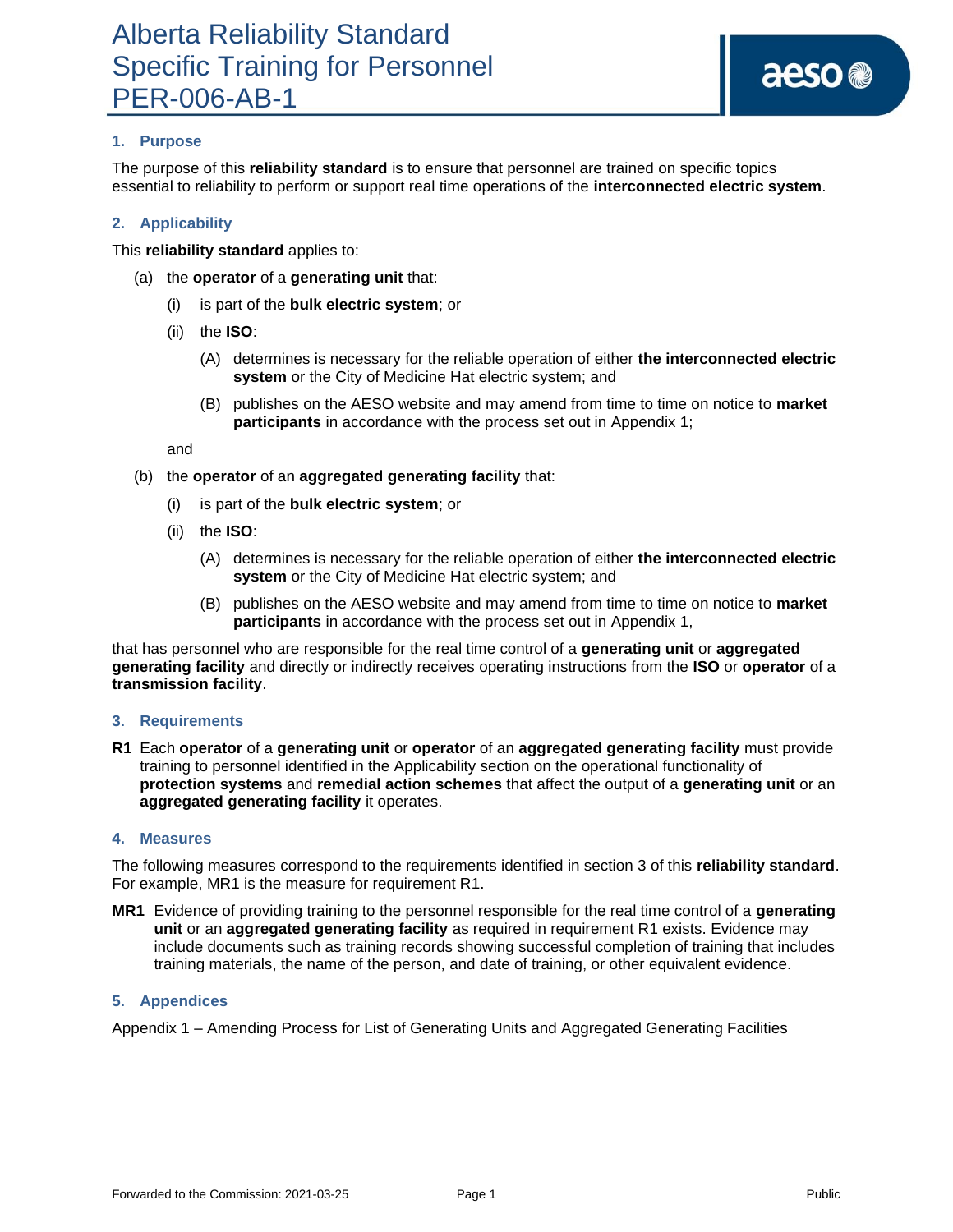# Alberta Reliability Standard Specific Training for Personnel PER-006-AB-1

# aeso<sup>®</sup>

# **Revision History**

| Date       | <b>Description</b> |
|------------|--------------------|
| XXXX-XX-XX | Initial release    |